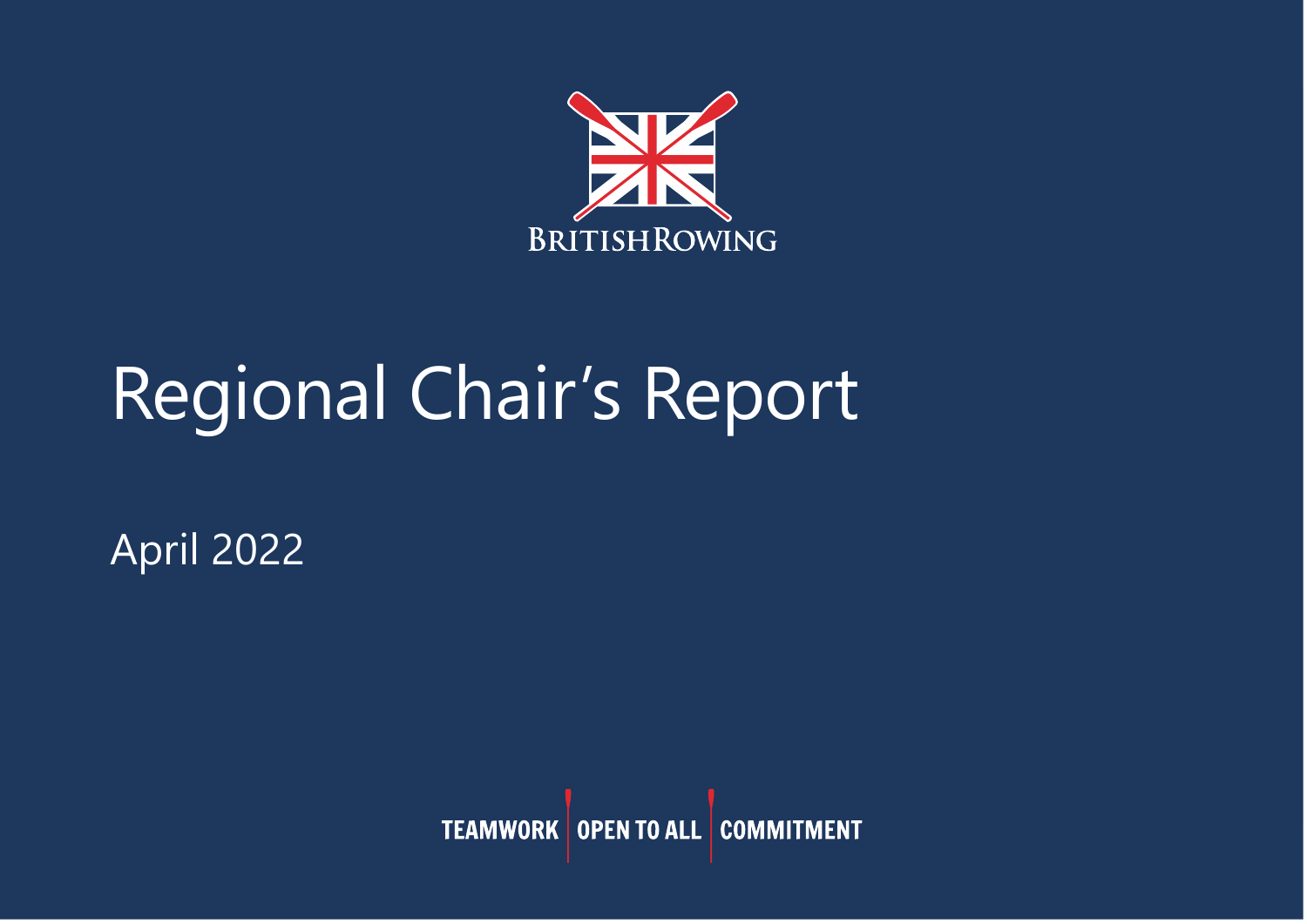

# **Contents**

1. Governing body update

- British Rowing club affiliation
- The Big Row
- Support for Ukraine
- British Rowing staff attending events
- Rower Development Guide
- Fulham Pier
- Flood Relief Funding
- Taking Equipment to the EU
- Check Clean Dry
- Irwin Mitchell
- EA Licences (Stour & Ancholme)
- Platinum Jubilee Reflections Flotilla
- Masterclass series
- People guide on the website
- British Rowing education & training update
- 2. National membership figures
- 3. Useful Links
- 4. Funding opportunities

*Please note that all information in this report is in the public domain and can be freely shared with clubs, events, members and volunteers*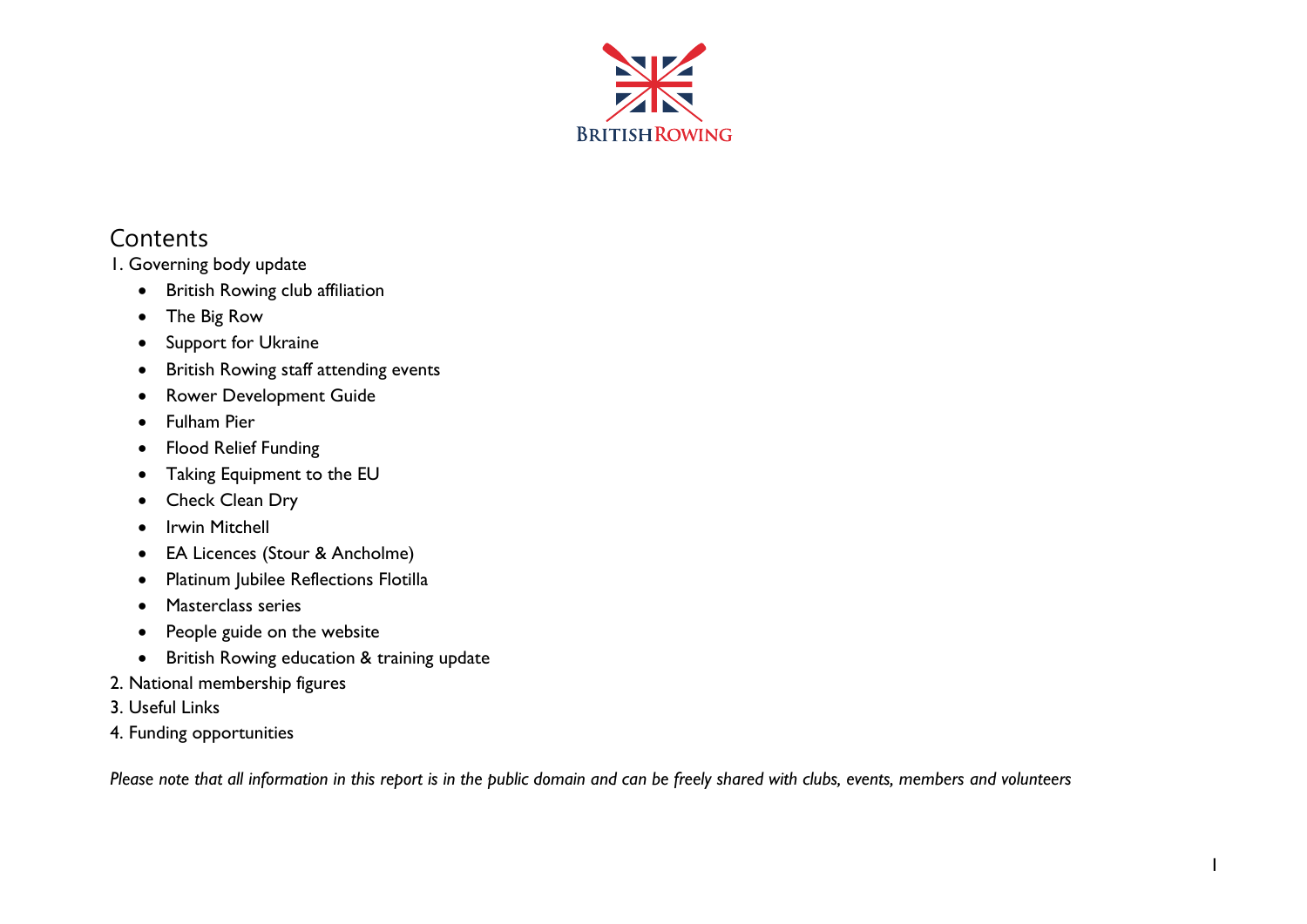

# 1. Governing body update

### **Club affiliation**

426 out of 522 clubs have completed their 2022/23 affiliation, this leaves 96 clubs outstanding as at 17:00 Tuesday 5 April 2022 and they are listed by region and attached. The deadline for completing affiliation and paying fees was 1 April 2022. All Regional Chairs will be emailed week beginning 11th April, with an update on the affiliations which have been completed since 17:00 on the 5<sup>th</sup> April, and which clubs still have outstanding payments.

#### Emails sent to clubs:

- 1. Club Affiliation Renewal: ClubHub Login reminder sent 9th February
- 2. Club Affiliation 2022 Renewal: 1st April 2022 to 31st March 2023 sent 14th February
- 3. Club Affiliation 2022/2023 Renewal:  $2\frac{1}{2}$  weeks to go reminder sent 14<sup>th</sup> March
- 4. Club Affiliation 2022 Renewal: Due by Friday 1st April sent 28<sup>th</sup> March

**Affiliations & Resignations** (please note all the below have been approved by the relevant Regional Rowing Councils and the BR Board of Directors)

**Board, 24 January 2022** New Affiliations *Clubs* James Allen's Girls School BC – Thames London 7 – JAG Cheltonian Society RC – WAGS – CHS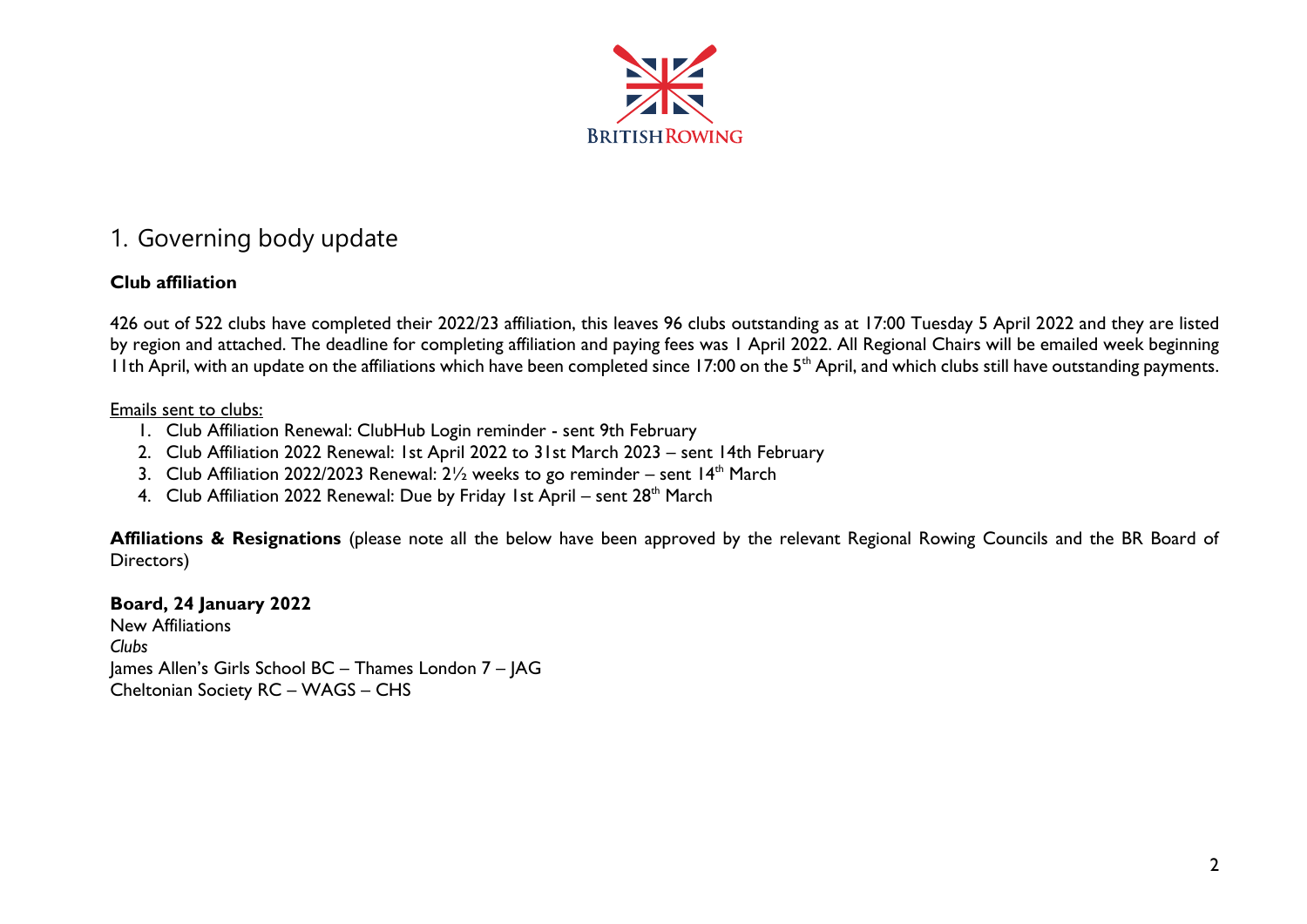

#### **Board, 21 March 2022**

New Affiliations *Clubs* Coastal Rowing Academy Club – Wessex & SE Coast – CRG Merchant Taylors' School BC – North West – MTS *Competitions* Salford Sprint Regatta - WAGS

#### Name change

Norfolk Long Distance Sculls (E) have changed their name to 'Norfolk Sculls and Norwich Small Boats Head.

#### To note:

Durham ARC (N) is in the process of moving from a non-incorporated members club to a Registered Charitable Company Limited by Guarantee. In legal terms the move includes a name change as such the legal entity will be Durham Amateur Rowing Club 1860 Limited

The club intend to keep the name Durham ARC for racing purposes.

LYR BC (TSE 8) (formerly LYR Tradesmen) are now located at Royal Docks which changes their sub-region from TL 6 to TSE 8. The Thames Regional Rowing Council have acknowledged the change.

The following changes have been approved by the Sport Committee

New kit design for the University of York BC, this does not affect their club colours New kit design for Collingwood College BC, this does not affect their club colours New Blade design for The Leys School BC, this does not affect their club colours.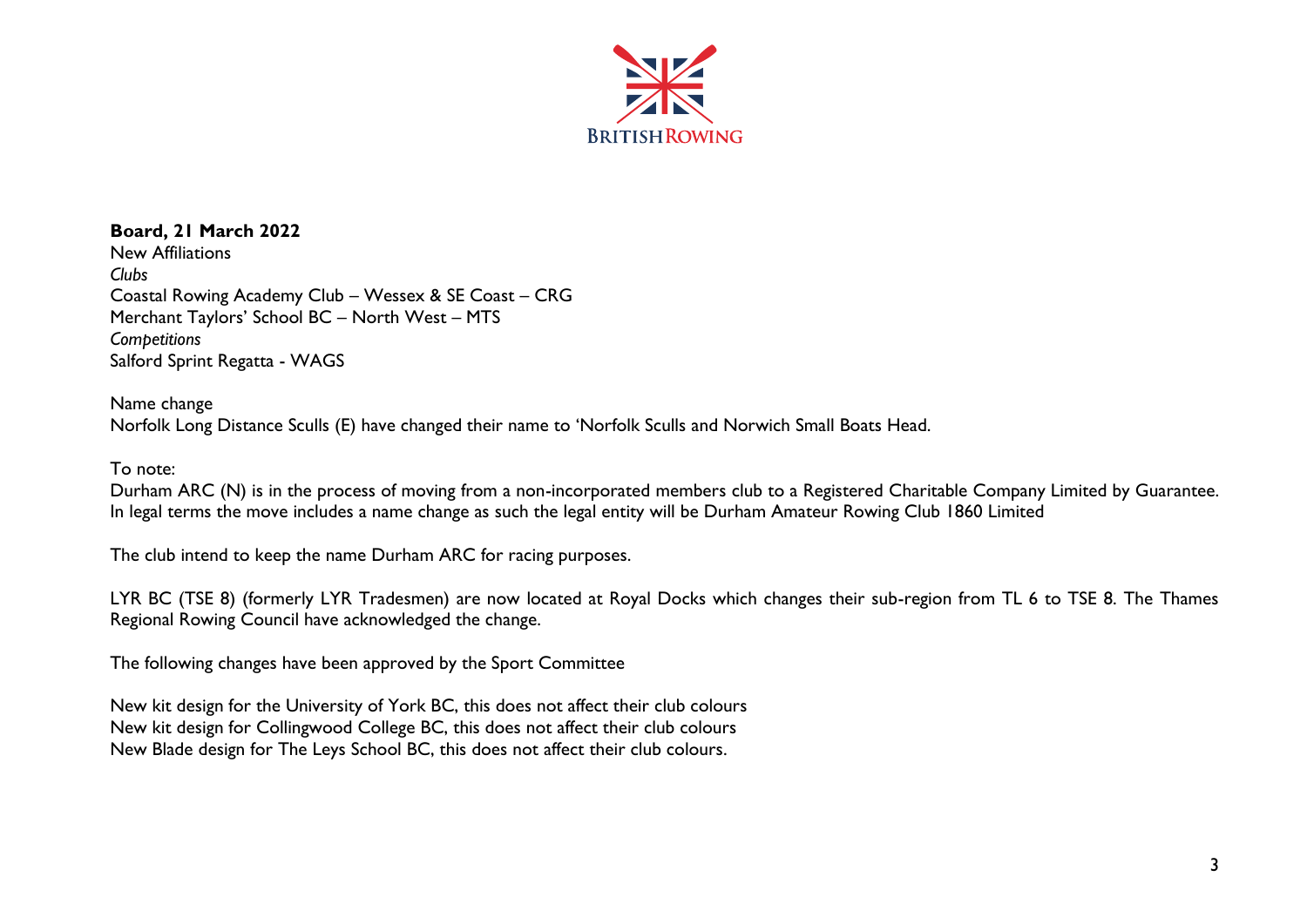

#### **The Big Row / Love Rowing**

Love Rowing's annual fundraiser The Big Row is back from 1-30 May and we're calling on all rowers – young or old, indoor or on-water, experienced or new – to come together to help us row around the circumference of the world – 40,075km!

All you need to do is choose your own challenge – it could be time or distance based, individual or with your crew/ club mates, over one day or a full week or month, on water or indoor. If you're feeling brave you could even target a record attempt! You can take part at home, online, in school or at your club or gym.

Whatever you decide for your challenge, you can then raise funds through sponsorship using your personalised fundraising page and help more people experience the benefits of rowing, by either supporting current inclusive rowing projects of enabling new ones to get off the ground.

Sign up [here](https://register.enthuse.com/ps/event/TheBigRow2022) to help us raise funds to make rowing more accessible to all by supporting our inclusive rowing projects!

#### **Support for Ukraine**

British Rowing is appalled by developments in Ukraine and condemns the actions taken by Russia against Ukraine. Our thoughts are with the members of the Ukrainian rowing community and the Ukrainian people. There's lots of ways we can support Ukraine here is the link to the front page of the website<https://www.britishrowing.org/2022/03/supporting-ukraine/> which has lots of ideas, and advice where we advertise what people are doing to raise money.

If you have a charity event or challenge to support Ukraine? Email us at *[comms@britishrowing.org](mailto:comms@britishrowing.org)* to be added to this page.

#### **British Rowing staff attending events**

JIRR

Sophie Lawton, Head of Digital, Alexandra Fraser, Digital Communications & Marketing Executive will be attending as well as Peter Sheppard, Deputy Director of Olympic Pathways, Tom Pattichis, Olympic Pathways Manager, Dan Cooper, U19 Programme Manager, along with all the START coaches as START are running a camp there at the same time.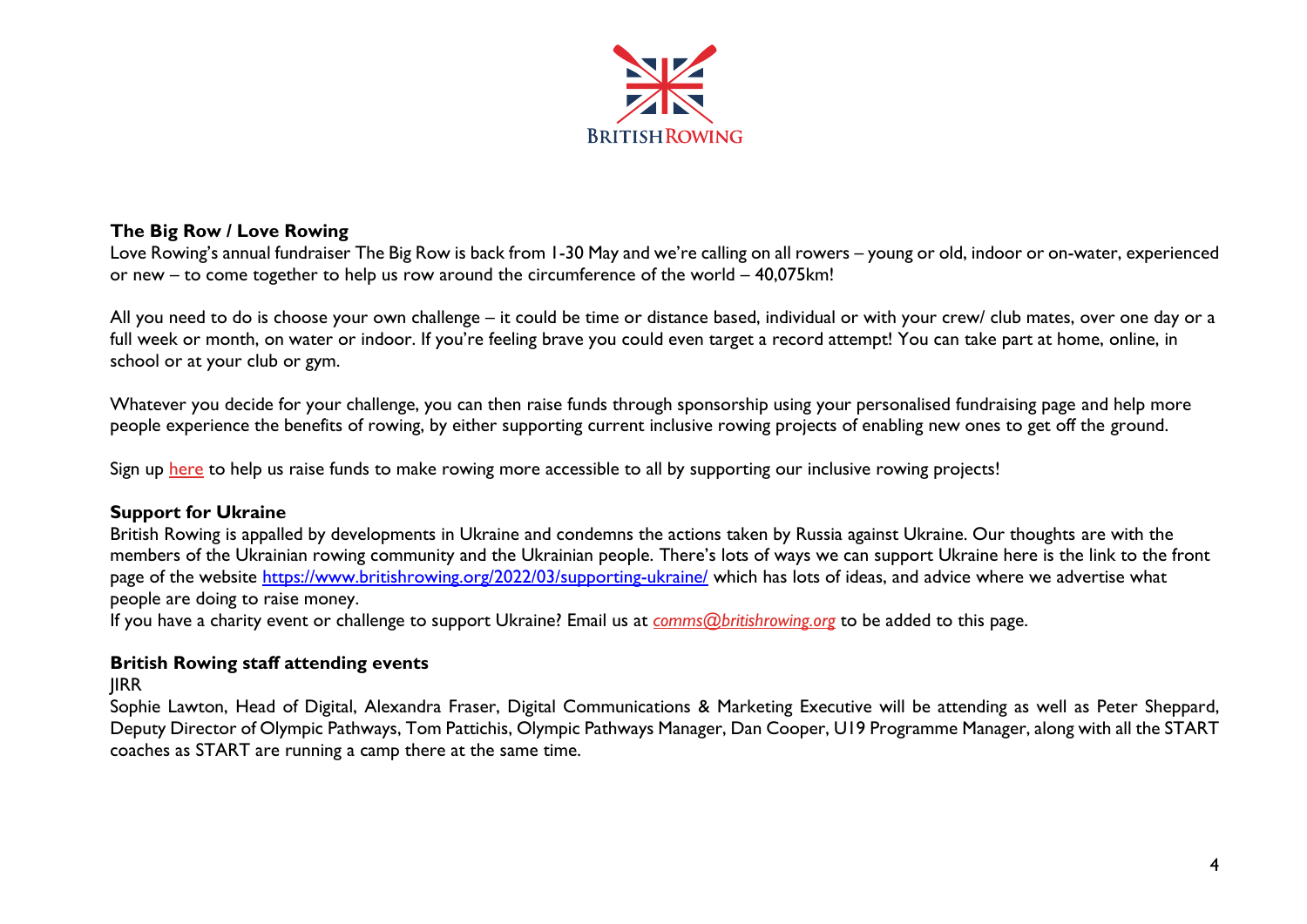

#### **BUCS**

Phil Pring from the Community Support Team who is the lead for universities will be attending on the Saturday, please let your universities know and they can make an appointment to see by emailing him at  $\frac{\text{philip}}{\text{Unif}}(Q\text{britishrowing}.\text{org})$ 

The performance talent team will be at BUCS regatta doing talent I'd for the Student Development Programme. More information about the criteria for the programme and the programme itself can be found here: <https://www.britishrowing.org/gb-rowing-team/performance-talent/sdp/>

The team will also have a Beach Sprint boat on display to promote the GB Beach Sprint Team if anyone would like to learn more about this. More information about the GBBST here: <https://www.britishrowing.org/gb-rowing-team/rowing-for-gb/beach-sprints/>

#### **Rower development Guide**

Next week a new and updated version of the Rower Development Guide will be launching. The Rower Development Guide is British Rowing's unique interactive tool to help coaches and rowers develop. Giving coaches an overview of their rowers and areas for their development whilst helping rowers learn the appropriate athletic, physical literacy and knowledge to help progress safely and enjoy the sport for longer. This will be a public beta and we are still very keen to have feedback on the platform... More information can be found here: <https://www.britishrowing.org/knowledge/rower-development/rower-development-guide/>

#### **Fulham Football Club Pier**

Fulham Football club (FFC) are looking to build a pier into the river across the Fulham flats so ferries can dock on match days and also become a stop for the commuter ferries, the pier will be 85 meters long and will be directly opposite Barn Elms boat house. If FFC get permission to do this, it will not just affect the all the water users locally it will affect all the major tideway heads that finish in Putney and other events like the great river race.

A campaign has been started by all the river users call Stop The Pier and a petition has been set up on Change.org, the campaign has the support of the Fleur Anderson the MP for Putney and she has already raised this in the House of commons.

Please could you make your club members aware of this and ask them to sign the petition.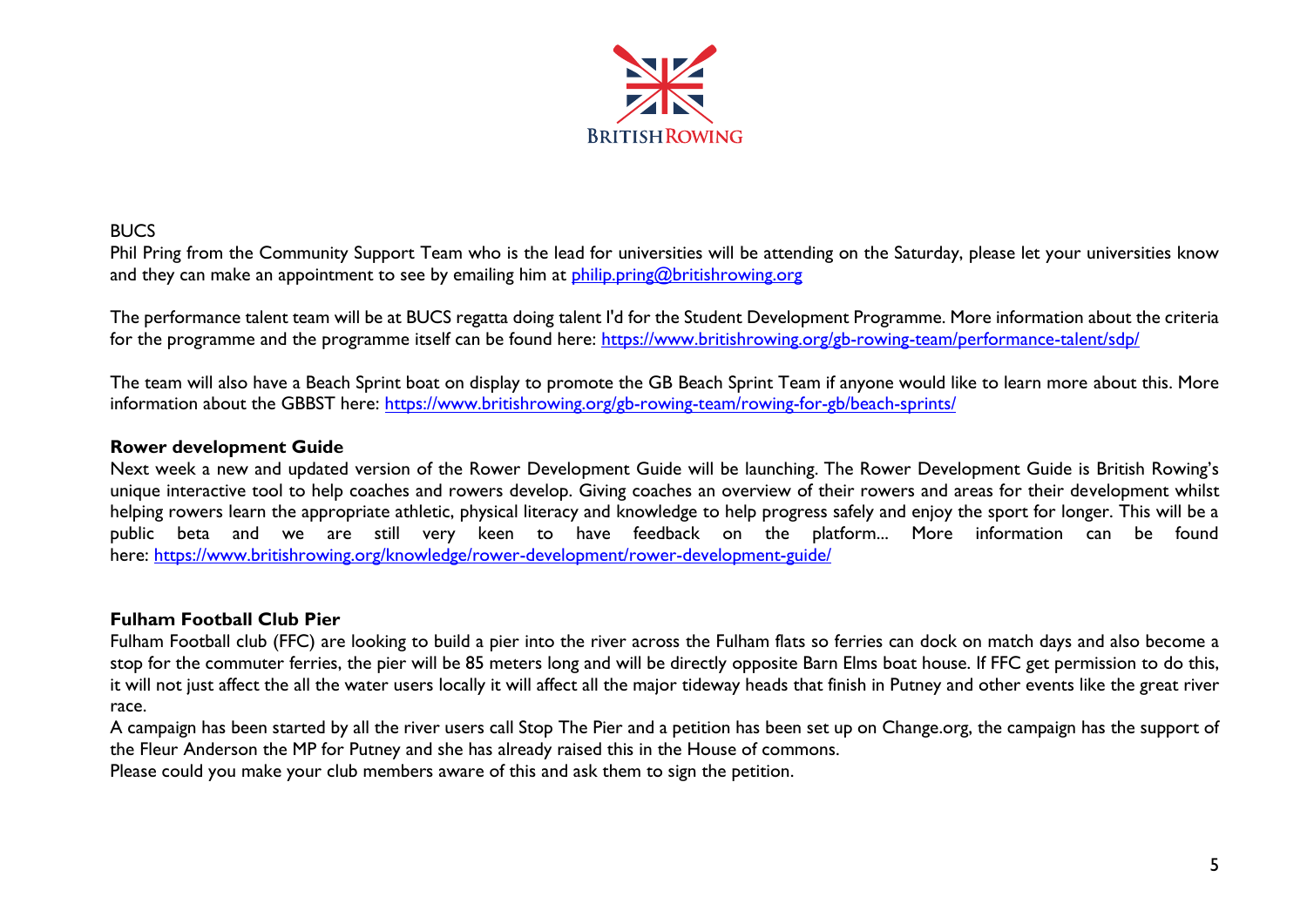

[https://www.change.org/p/save-our-sports-on-the-river-thames-stop-the](https://www.change.org/p/save-our-sports-on-the-river-thames-stop-the-pier?cs_tk=AqjTczPRYHcPS3IOTmIAAXicyyvNyQEABF8BvPteomscBEeqNKOCiWPhSW8%3D&utm_campaign=648e122330e345fc8ebc72a773445a7d&utm_content=initial_v0_2_0&utm_medium=email&utm_source=petition_signer_receipt_welcome&utm_term=cs)[pier?cs\\_tk=AqjTczPRYHcPS3IOTmIAAXicyyvNyQEABF8BvPteomscBEeqNKOCiWPhSW8%3D&utm\\_campaign=648e122330e345fc8ebc72a7734](https://www.change.org/p/save-our-sports-on-the-river-thames-stop-the-pier?cs_tk=AqjTczPRYHcPS3IOTmIAAXicyyvNyQEABF8BvPteomscBEeqNKOCiWPhSW8%3D&utm_campaign=648e122330e345fc8ebc72a773445a7d&utm_content=initial_v0_2_0&utm_medium=email&utm_source=petition_signer_receipt_welcome&utm_term=cs) [45a7d&utm\\_content=initial\\_v0\\_2\\_0&utm\\_medium=email&utm\\_source=petition\\_signer\\_receipt\\_welcome&utm\\_term=cs](https://www.change.org/p/save-our-sports-on-the-river-thames-stop-the-pier?cs_tk=AqjTczPRYHcPS3IOTmIAAXicyyvNyQEABF8BvPteomscBEeqNKOCiWPhSW8%3D&utm_campaign=648e122330e345fc8ebc72a773445a7d&utm_content=initial_v0_2_0&utm_medium=email&utm_source=petition_signer_receipt_welcome&utm_term=cs)

#### **Flood relief funding**

After the recent three storms Sport England has reopened its Community Emergency Fund, clubs can apply for up to £15,000, see the Sport England website for details on what they will and will not fund.

<https://www.sportengland.org/news/emergency-funding-available-storm-damaged-facilities>

See British Rowing's website for advice on how to mitigate the damage caused by flooding [https://www.britishrowing.org/2019/11/flood-action](https://www.britishrowing.org/2019/11/flood-action-tips-for-rowing-clubs/)[tips-for-rowing-clubs/](https://www.britishrowing.org/2019/11/flood-action-tips-for-rowing-clubs/) and also check out the club management guide for more information here: [https://clubs.britishrowing.org/tools](https://clubs.britishrowing.org/tools-resources/club-guide-club-management-guide)[resources/club-guide-club-management-guide](https://clubs.britishrowing.org/tools-resources/club-guide-club-management-guide)

As flooding is becoming more common and we are now seeing facilities that have not traditionally done so, clubs may be interested in doing some flood prevention and resilient work, so you can get back into your club quicker and back on the water. This website has great practical advice and offers grants towards this<https://www.floodguidance.co.uk/grants-funding/english-grants-and-funding/>

#### **Taking Equipment to Europe**

As clubs return to normal and coaches are thinking about training camps in warmer parts of Europe, we would just like to remind you that after Brexit there are rules on moving equipment about Europe that now need to be followed. The GB Rowing Team has put together helpful guides on what needs to be done before you get on the boat or train to training camp.

This is not a short process, so please advise your clubs to not leave it to the last minute as it could cost a lot of money in taxes, get your equipment impounded, or even stop equipment from leaving the country

<https://www.britishrowing.org/2022/02/training-camps-towing-to-the-eu-guidance/>

<https://www.britishrowing.org/2022/02/the-days-of-throwing-some-boats-and-equipment-on-a-trailer-are-sadly-long-gone/>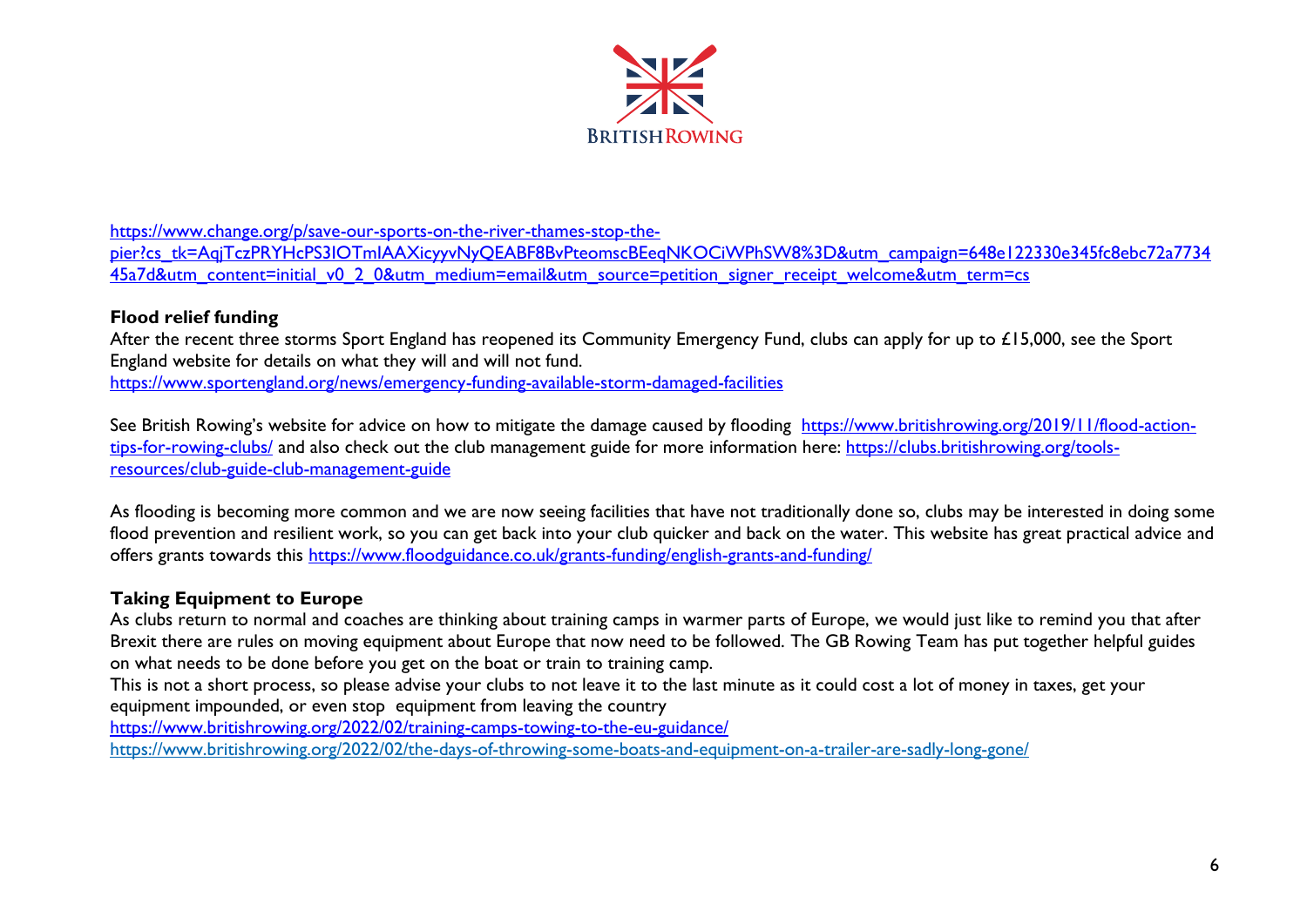

#### **Check Clean Dry**

British Rowing is supporting this campaign to raise awareness about non-native species affecting the ecosystems that rowers enjoy. An invasive species is a non-native biological organism, and its introduction can impact British plants, animals and their environment. Sometimes they can help native organisms, but they can also devastate entire ecosystems.

As rowers, we spend most of our time on the water (or occasionally in, if you're unlucky!), therefore it is our responsibility to check our equipment and clothing to make sure we don't spread non-native invasive species.

To help protect the water sports we love, we can follow three simple steps when leaving the water:

**Check – our equipment and clothing for live organisms**

**Clean – and wash all equipment and clothing thoroughly**

**Dry – all equipment and clothing, as some species can live for many days in moist conditions.**

By following these simple steps, not only will you help protect the environment, but a clean boat is also a speedy boat for racing season! With Easter camps and the summer racing season coming up, your boats will be travelling across the country and even across the continent to warmer climates. So make sure you follow the three simple steps; Check, Clean, Dry to ensure you don't bring any unwanted hitch hikers back to your home water.

To learn more visit the [GB non-native species secretariat website.](http://www.nonnativespecies.org/checkcleandry)

#### **Irwin Mitchell offer to affiliated clubs and competitions**

In partnership with Irwin Mitchell, British Rowing is offering free access to a secure online suite of legal documents to help your club comply with all its legal obligations. Irwin Mitchell are here to support you when you need it. If you have any questions or you'd like to speak with someone, you can call the free British Rowing Legal & Tax Helpline on 0333 010 0345

<https://clubs.britishrowing.org/tools-resources/irwin-mitchell-legal-portal> <https://www.irwinmitchell.com/british-rowing/legal-portal>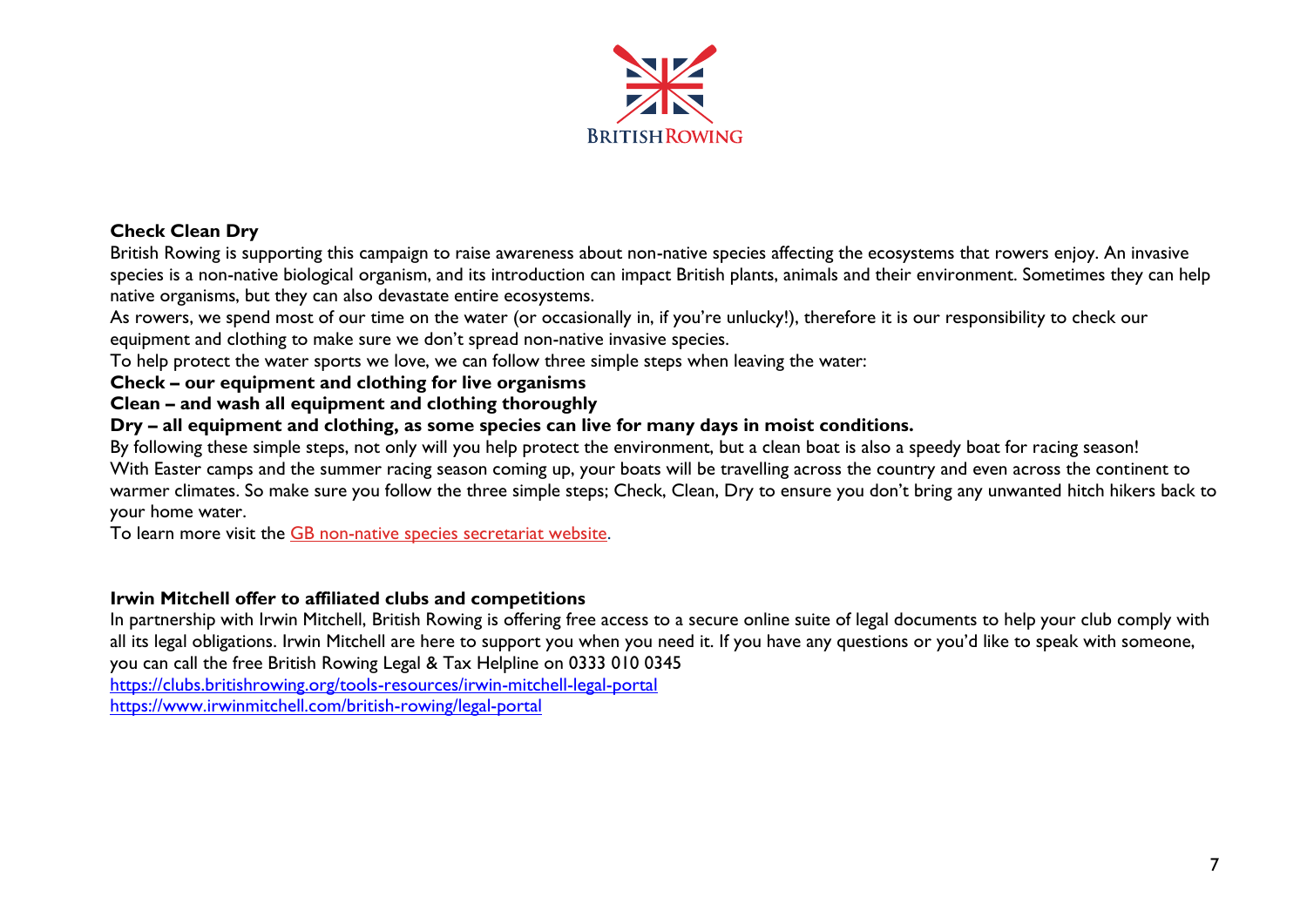

#### **EA Licence update**

The EA prices for the Stour and Ancholme are now available on the Boat register part of ClubHub. Stour

| <b>Boat Type</b> | <b>Navigational Water</b> | 22/23 Fee        | 23/24 Fee        | 24/25Fee |  |  |  |
|------------------|---------------------------|------------------|------------------|----------|--|--|--|
| Standard         | Stour                     | £19.71           | £25.52           | £31.33   |  |  |  |
| Junior           | Stour                     | £6.29            | £7.95            | £9.60    |  |  |  |
| Coaching Launch  | Stour                     | £14.82           | £17.32           | £19.82   |  |  |  |
| Ancholme         |                           |                  |                  |          |  |  |  |
| <b>Boat Type</b> | <b>Navigational Water</b> | 22/23 Fee        | 23/24 Fee        | 24/25Fee |  |  |  |
| Standard         | Ancholme                  | £19.71           | £25.52           | £31.33   |  |  |  |
| Junior           | Ancholme                  | £6.29            | £7.95            | £9.60    |  |  |  |
| Coaching Launch  | Ancholme                  | £29.35           | £34.65           | £39.65   |  |  |  |
| Thames           |                           |                  |                  |          |  |  |  |
| Boat Type        | <b>Navigational Water</b> | 22/23 Fee        | 23/24 Fee        | 24/25Fee |  |  |  |
| Standard         | EA                        | £29.54<br>£30.72 |                  | £31.33   |  |  |  |
| Junior           | EA                        | £9.41<br>£9.05   |                  | £9.60    |  |  |  |
| Coaching Launch  | EA                        | £59.30           | £69.30<br>£79.30 |          |  |  |  |

For more detail information follow this link.

[https://www.gov.uk/government/publications/the-environment-agency-national-navigation-boat-registration-charging-schemes/national-navigation](https://www.gov.uk/government/publications/the-environment-agency-national-navigation-boat-registration-charging-schemes/national-navigation-boat-charging-schemes-from-2022#part-1)[boat-charging-schemes-from-2022#part-1](https://www.gov.uk/government/publications/the-environment-agency-national-navigation-boat-registration-charging-schemes/national-navigation-boat-charging-schemes-from-2022#part-1)

#### **Platinum Jubilee Reflections Flotilla**

On Saturday 24 September 2022, the Jubilee Reflections Flotilla will mark the River Thames' celebration of HM The Queen's Platinum Jubilee. Reflections will be an opportunity to come together to capture the enchantment of the night river, creating reflections as the boats glide peacefully by.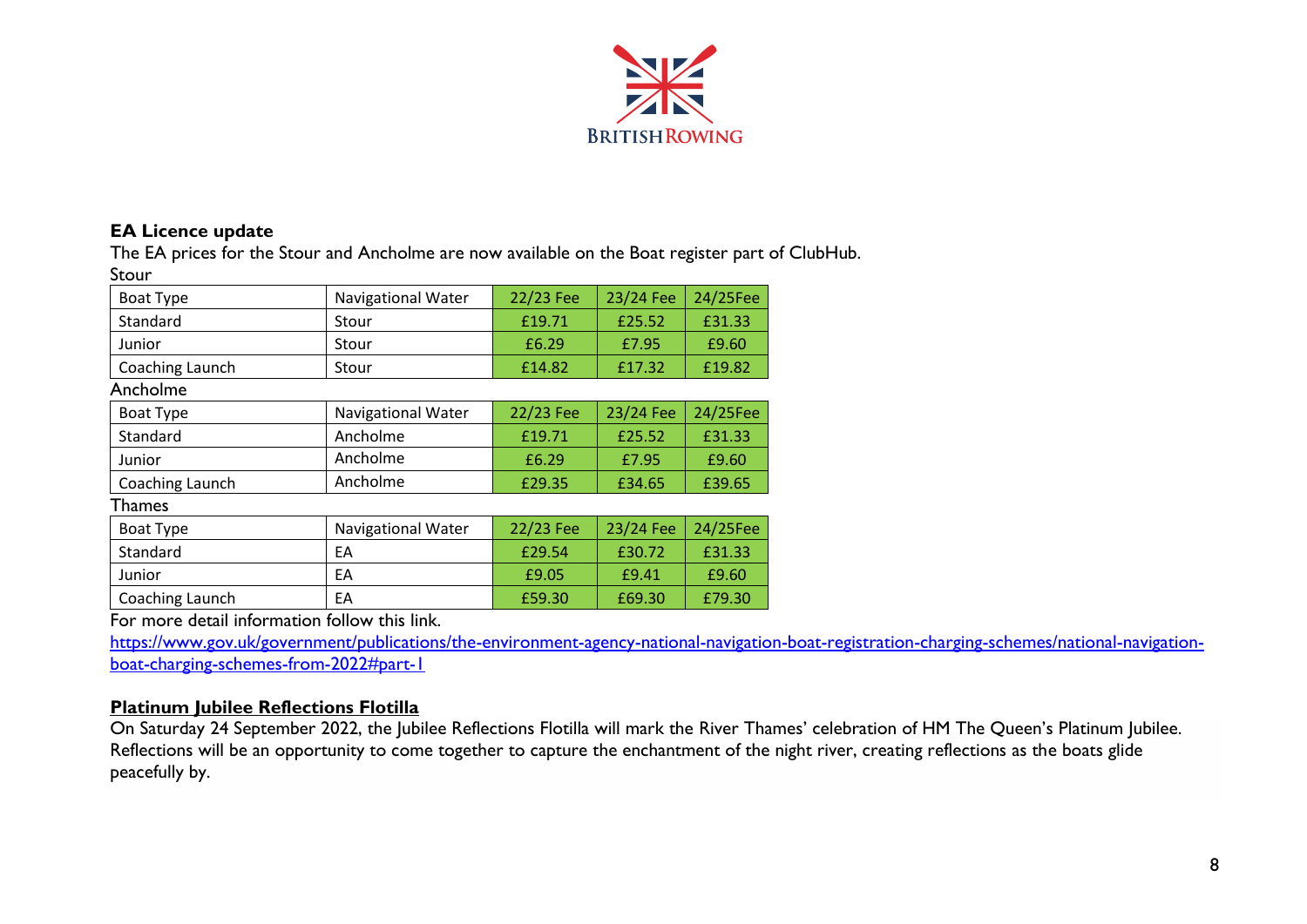

At dusk an illuminated flotilla of invited vessels, both manpowered and motorised, will parade down through central London from Chelsea to Tower Bridge. All craft will be decorated in white lights which will reflect on the water's surface, creating a river of light. With this being the River Thames' first night-time flotilla, the event will merge light and dark, working in harmony and unison with the superb Illuminated River display, as well as with the lit buildings and structures bordering the banks of the Thames.

The event will raise funds for the RNLI, supporting their construction of a new lifeboat station at Waterloo Bridge. Promoted as part of Totally Thames 2022, it is being created by Thames Alive who played a central role in the delivery of the Thames Diamond Jubilee Pageant in 2012.

If you are interested in taking part, please go to the Thames festival trust website and register your interest <https://thamesfestivaltrust.org/reflections-2022/>

#### **Club Masterclass**

The next club masterclass will be on "Managing Club Membership", it will be on Thursday 28<sup>th</sup> April at 7pm, we have membership secretaries from Maidenhead, Bewdley & Nottingham on the panel, please let club memberships secretaries know to sign up on the [Google Form](https://forms.gle/sfAX6R28EKtuE9JB7) and but the zoom link in their diary's [https://us06web.zoom.us/j/82962181036?pwd=TndCaW1Rd3lQK3ByRFF6SUtzc0pHdz09.](https://us06web.zoom.us/j/82962181036?pwd=TndCaW1Rd3lQK3ByRFF6SUtzc0pHdz09)

We are currently organising a masterclass with Irwin Mitchell on the tax and legal advice and Finding Funding and Adaptive Rowing, once these are finalised we will publish dates, but we are aim to have them in the last week of the month.

#### **Club Guides (People Guide)**

Following consultation in 2019, this guide is one of several developed in response to clubs' requests for more guidance and support on a wide range of club related topics. We hope it will help to build good practice in how clubs manage and develop their most important resource, their people, so that everyone continues to enjoy their involvement with rowing at all levels for many years to come. If rowing is to prosper as a sport, we need a network of strong and sustainable clubs that give members the best club experiences. In this guide, we cover a range of topics to help you manage and develop your club's volunteers and coaches. This guide: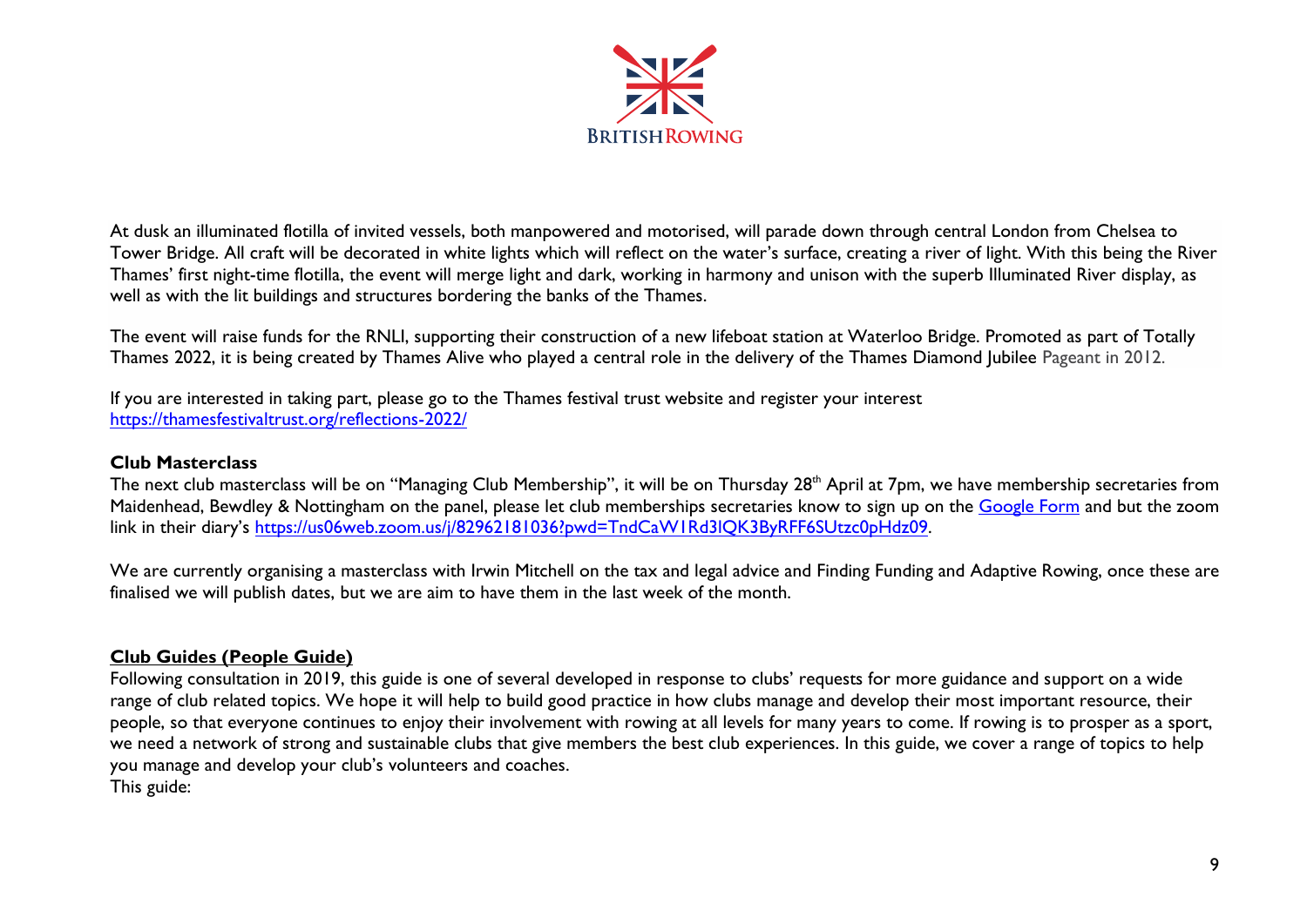

- Highlights the key issues and challenges of managing volunteers and coaches.
- Flags key questions to ask yourself and your club committee about people management.
- Provides top tips and practical advice to help you attract, retain and manage your club volunteers and coaches effectively.
- Signposts you to additional guidance and resources, either on the British Rowing website or through third parties.

This the last of the guides, you can find all the guides [Here](https://www.britishrowing.org/knowledge/club-support/club-guides/)

If you have feedback on any of the documents or examples of good management practices or experiences from your club, that we could include in the guide we would love to hear from you. Please email the community support seam [clubsupport@britishrowing.org](mailto:clubsupport@britishrowing.org)

# **British Rowing Learning Education & Development (LEaD)**

## **Open Course Calendar**

Open Level 2 courses:

| Start  <br>Date | Closin<br>g Date | <b>Location</b>  | ⊦Course<br>Type        | Link to book                                                                                                     | Region               |
|-----------------|------------------|------------------|------------------------|------------------------------------------------------------------------------------------------------------------|----------------------|
| 07/0<br>5       | 08/04            | Saltford         | Club<br>Coach          | https://britishrowing.justgo.com/workbench/public/events?ref=3DAA8AFAC02210171BADED297DE20BD4EC1D<br><u>1E02</u> | WAGS                 |
| 07/0<br>5       | 07/04            | London<br>(PTRC) | Club<br>Coach          | https://britishrowing.justgo.com/workbench/public/events?ref=C413AE5630A0EDE29A2E10329ABB297FFA3B7<br><u>940</u> | Thame<br>S<br>London |
| 14/0<br>5       | 15/04            | Plymouth         | Club<br>Coach<br>(fxd) | https://britishrowing.justgo.com/workbench/public/events?ref=7D8AE074CCE3CA1695B9C80DF6E750243AD8<br>F047        | West                 |
| 21/0<br>5       | 21/04            | Dorney Lake      | Sessio<br>n<br>Coach   | https://britishrowing.justgo.com/workbench/public/events?ref=9CF70509525F1C36012055C9BCA10C927567A<br><b>BEC</b> | Thame<br>S           |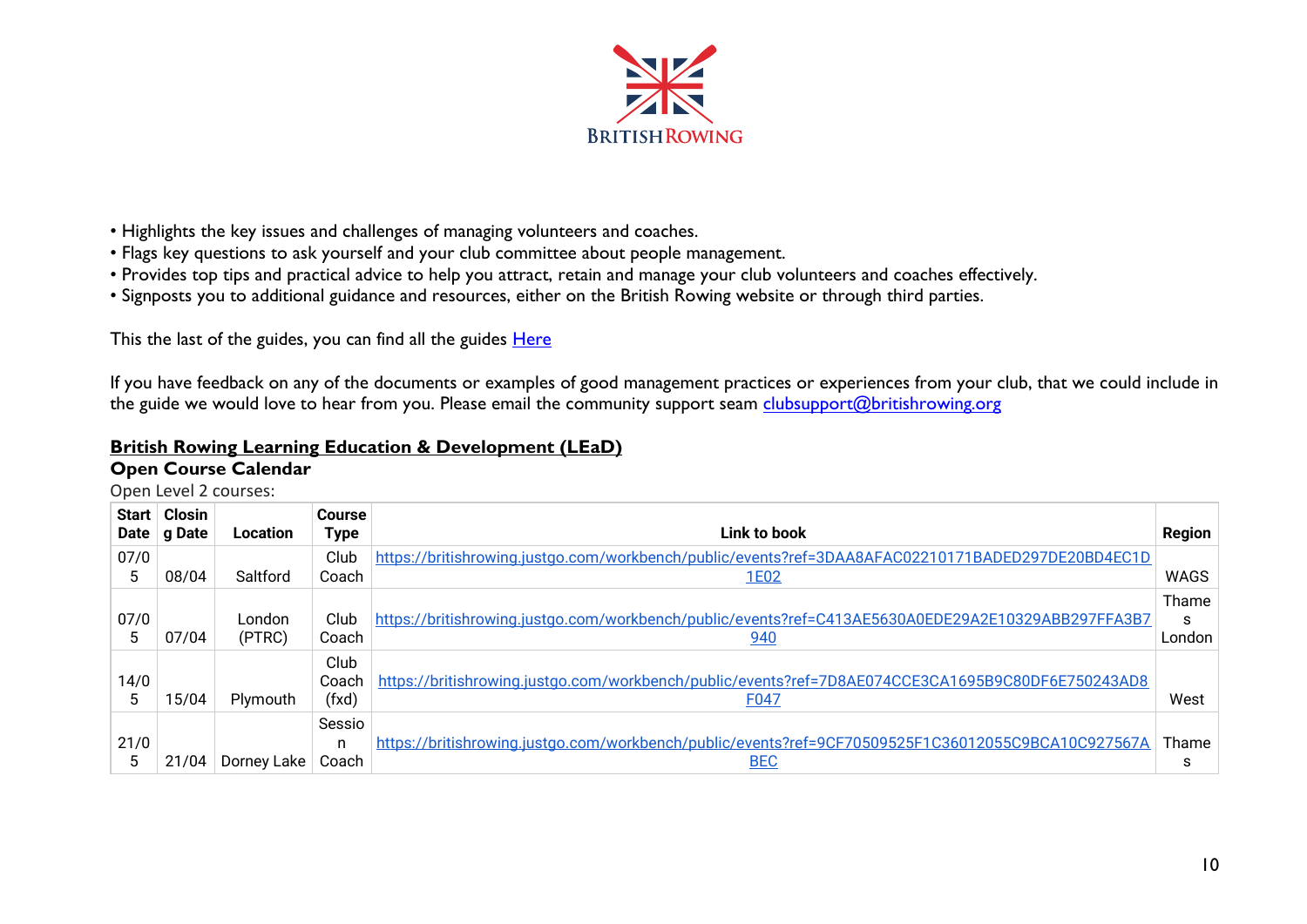

| 16/0      | 17/06 | Peterboroug<br>n. | Club<br>Coach           | https://britishrowing.justgo.com/workbench/public/events?ref=AECEA20514EB4E583659E207794197577DDA6<br><u>CA4</u> | East      |
|-----------|-------|-------------------|-------------------------|------------------------------------------------------------------------------------------------------------------|-----------|
| 13/0<br>8 | 15/07 | Chester           | Club<br>Coach           | https://britishrowing.justgo.com/workbench/public/events?ref=9C6E5438E32A011C401685263F21DB007B9D4<br>617        | <b>NW</b> |
| 22/0      | 22/07 | Maidenhead        | Club<br>Coach           | https://britishrowing.justgo.com/workbench/public/events?ref=170802D3E2349DF07C25A02EB3654EFCC9433<br><b>BDC</b> | Thame     |
| 24/0      | 08/03 | L3 2022           | Senior<br>Club<br>Coach | https://britishrowing.justgo.com/workbench/public/events?ref=ACBF5166CAE49B8407B4704B6ED2907845B3A<br><u>50D</u> | Nationa   |
| 01/1      | 02/09 | Peterboroug<br>h. | Club<br>Coach           | https://britishrowing.justgo.com/workbench/public/events?ref=C19004D96999CB7B86CBC4A15B430116540C<br><b>BF56</b> | East      |

#### **Level 4 Information Day – 19th May 2022**

The British Rowing Level 4 Information Day in collaboration with the University of Gloucestershire and British Equestrian, takes place on virtually on Thursday 19th May 2022 10:00- 12:30

The session will give prospective coaches a chance to meet the lecturers, hear about the structure of the Post Graduate Diploma in Professional Sports Coaching and the Level 4 criteria, take part in a taster session and ask any questions about the programme.

- Link to bookings: <https://britishrowing.justgo.com/workbench/public/events?ref=DA26A1A39D860F7536696B4DD4DA755F7F84B59D>
- Link to Level 4 page on website: [https://www.britishrowing.org/knowledge/courses-qualifications/coaching/ukcc-level-4-for-the-advanced](https://www.britishrowing.org/knowledge/courses-qualifications/coaching/ukcc-level-4-for-the-advanced-coach/)[coach/](https://www.britishrowing.org/knowledge/courses-qualifications/coaching/ukcc-level-4-for-the-advanced-coach/)

### **The Diploma in Sporting Excellence (DiSE)**

The DiSE programme supports athletes through two years of study alongside their existing studies, whether that be A-Levels, BTec or T-Levels and provides them with skills and tools to better manage education and a potential career in sport. DiSE applications open in April, for further information visit the DiSE webpage<https://www.britishrowing.org/wp-content/uploads/2022/02/DiSE-A4-flyer.pdf>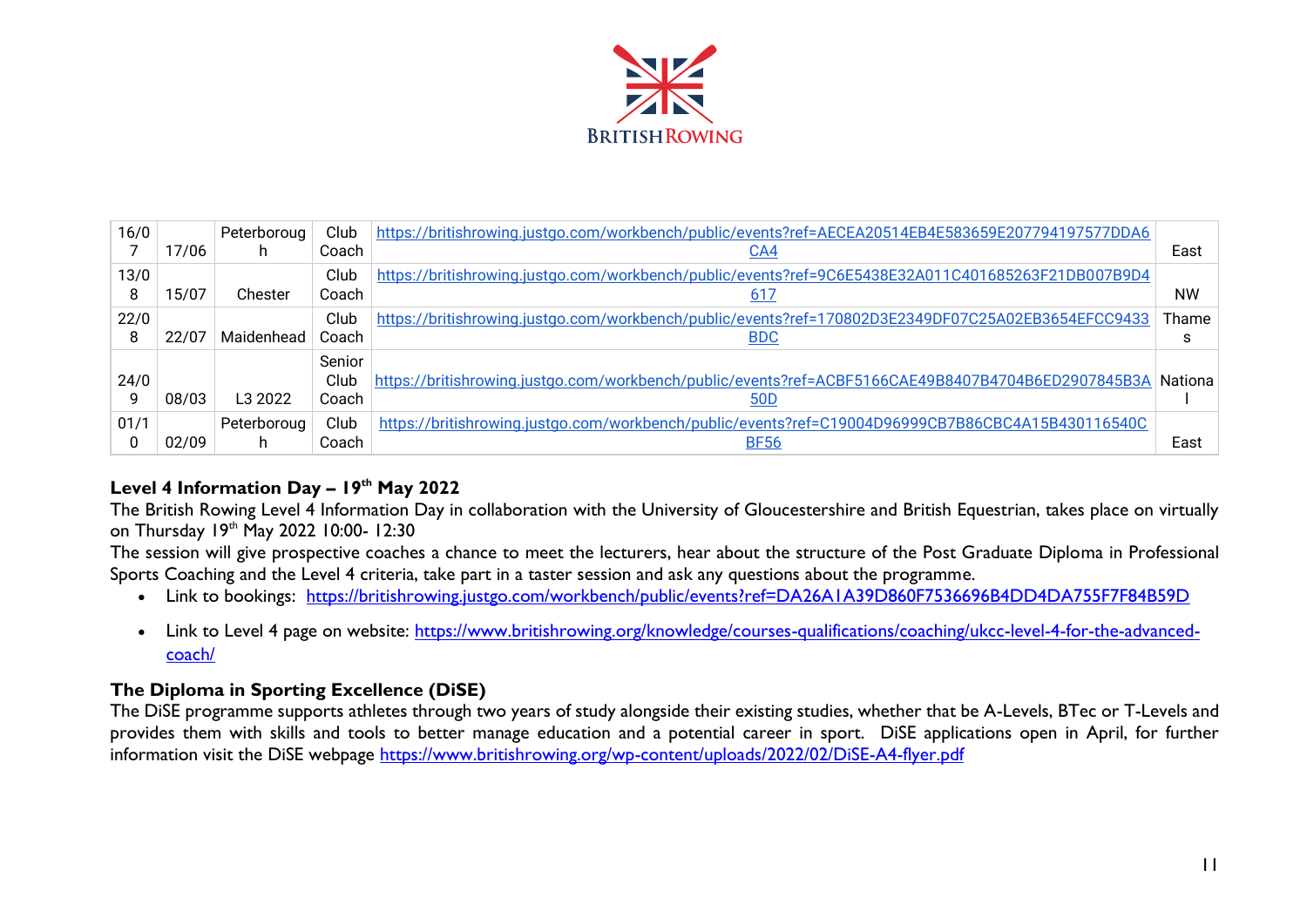

#### **Level 3 Senior Club Coach**

Applications are still open. If you missed the Information day then please visit the webpage for further information on the programme <https://www.britishrowing.org/knowledge/courses-qualifications/coaching/senior-club-coach/> and email your expression of interest to [education@britishrowing.org](mailto:education@britishrowing.org)

The next course starts on Saturday 24<sup>th</sup> September 2022

#### **Learning, Education and Development Stakeholder consultation event.**

Following on from last year's stakeholder consultation, the British Rowing Learning, Education and Department are seeking feedback from our stakeholders and partners on the learning offer to further support the future development and delivery of high quality, engaging and empowering learning, education, and development activities for the rowing community.

I am pleased to attach the final draft of the British Rowing Learning, Education and Development Plan for you to review.

British Rowing will be delivering an optional stakeholder's consultation event if you would like to offer your feedback and contribution to the priorities for 2022/23.

The consultation will take place on Wednesday 4<sup>th</sup> May. Di Ellis Room, Hammersmith 11:00-15:00

Please do not hesitate to get in touch if you have any questions regarding the plan or the consultation event [education@britishrowing.org](mailto:education@britishrowing.org)

I would like to take this opportunity to thank you for your commitment to this project and I look forward to finalising the priorities and implementation.

#### **Coaching Week**

Save the date 17<sup>th</sup>-25<sup>th</sup> September 2022. Coaching week will celebrate our coaching community and the value of coaching. There will also be the opportunity the unite coaches through a series of virtual and in-person events. More details to follow in the coming months. If you would like to be involved in coaching week, please let us know [education@britishrowing.org](mailto:education@britishrowing.org)

#### **Safeguarding Online Classroom**

UK Coaching Safeguarding & Protecting Children (Online Classroom)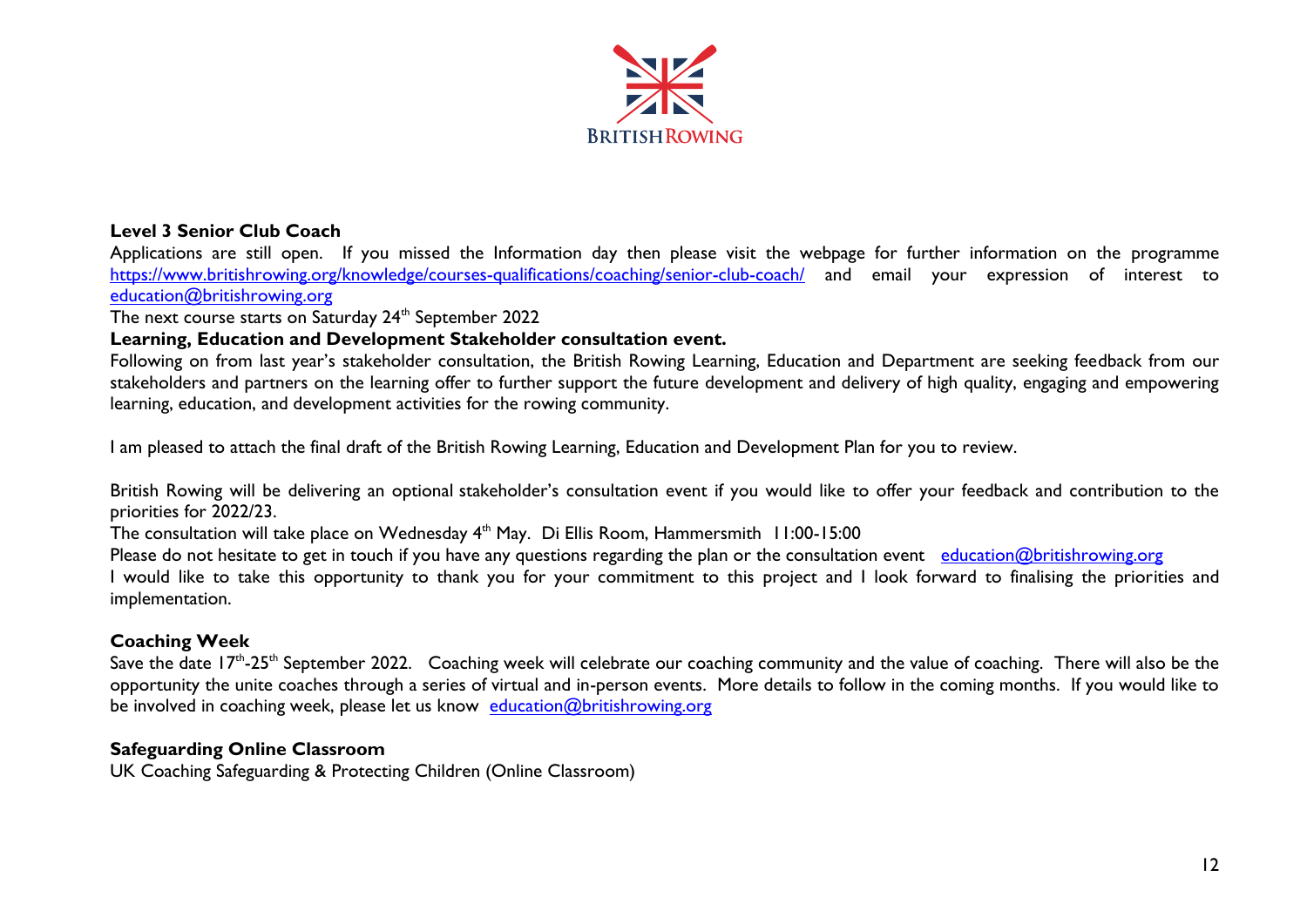

Welfare officers, coaches and volunteers can still undertake UK Coaching Safeguarding and Time to Listen training online.

This Online Classroom will raise your awareness of the tell-tale signs of abuse and give you the tools and confidence you need to deal with any issues sensitively, appropriately, and effectively should the need ever arise in your setting.

To book a place on this 2-hour workshop follow the link [Here](https://www.ukcoaching.org/courses/search?query=Online%20classroom&distance=25&order=relevant&bookableonly=false)Please note, this online classroom session is for over 18's only.

16–18-year-olds can still undertake training. UK Coaching have added an online classroom workshop developed in partnership with the Child Protection Sport Unit (CPSU) of the NSPCC, created specifically for coaches and volunteers aged 16 to 18 years old. Further details can be found [here](https://www.ukcoaching.org/courses/workshops/safeguarding-protecting-children-16-18-online-clas)

#### **First Aid**

Some first aid providers are now offering face to face training once again. The red cross offer a number of training courses including a 4-hour First Aid for Sport. Further details can be found [here](https://www.redcrossfirstaidtraining.co.uk/what-we-do/first-aid-for-sports/?gclsrc=aw.ds&&utm_term=first%20aid%20training&utm_campaign=First+Aid+General+%7C+Exact&utm_source=adwords&utm_medium=ppc&hsa_acc=3392434821&hsa_cam=8162067250&hsa_grp=86041544362&hsa_ad=431671853758&hsa_src=g&hsa_tgt=kwd-45140630&hsa_kw=first%20aid%20training&hsa_mt=e&hsa_net=adwords&hsa_ver=3&gclid=Cj0KCQjw-O35BRDVARIsAJU5mQXfO3B74ZiD2AiZl1siZfD8QgtTO79s3n0YYYDo-JnfjZhpIQ0qX8waAsC2EALw_wcB)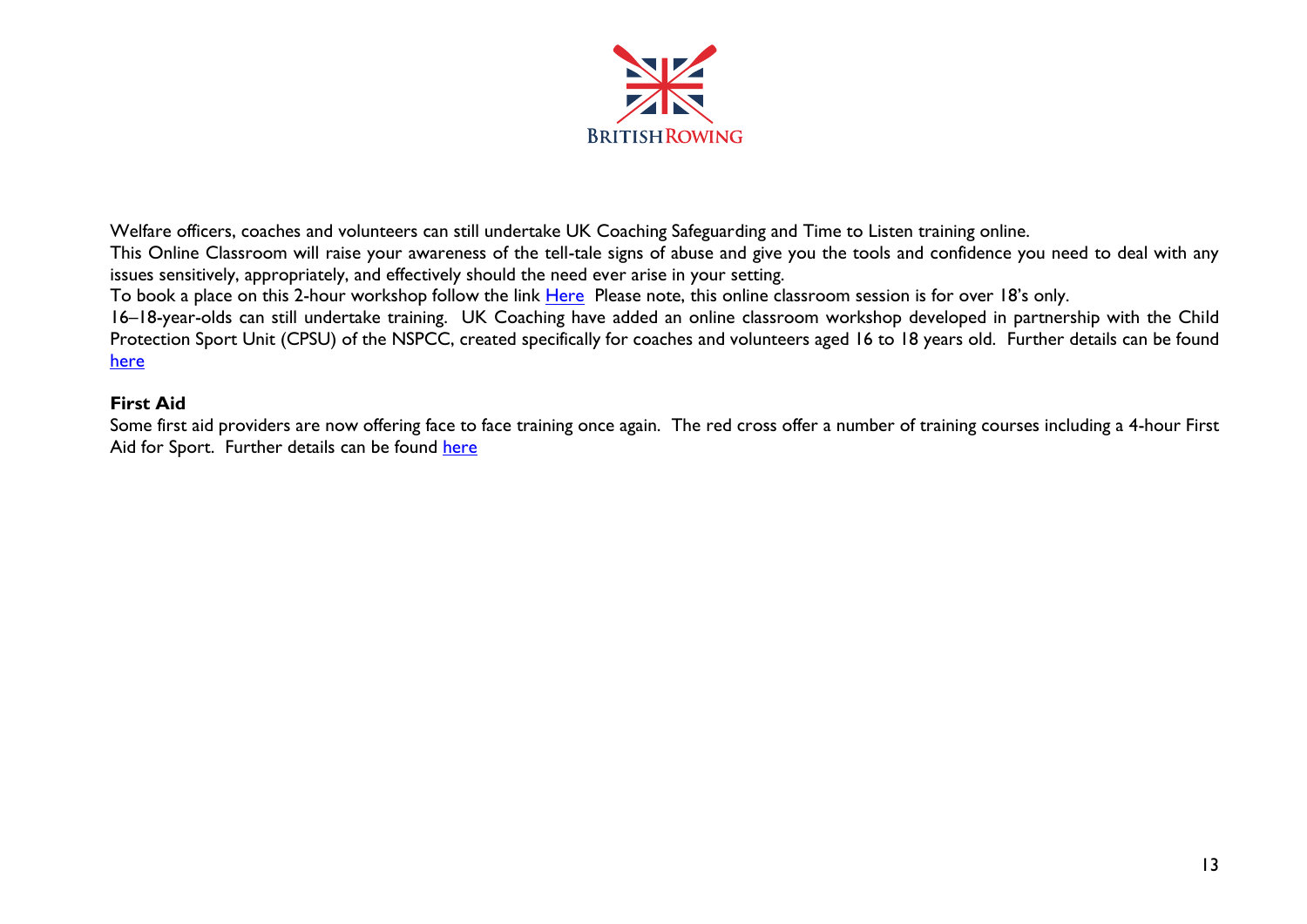

# 3. National membership figures



• The number of total members (including Indoor) has decreased from mid-March, despite the increase in on water members. The decrease in indoor members since mid-March has slightly outpaced the increase in other members, resulting in the 1-member decrease since the mid-March figures.

**BRITISH ROWING** 

 $\overline{\mathbf{4}}$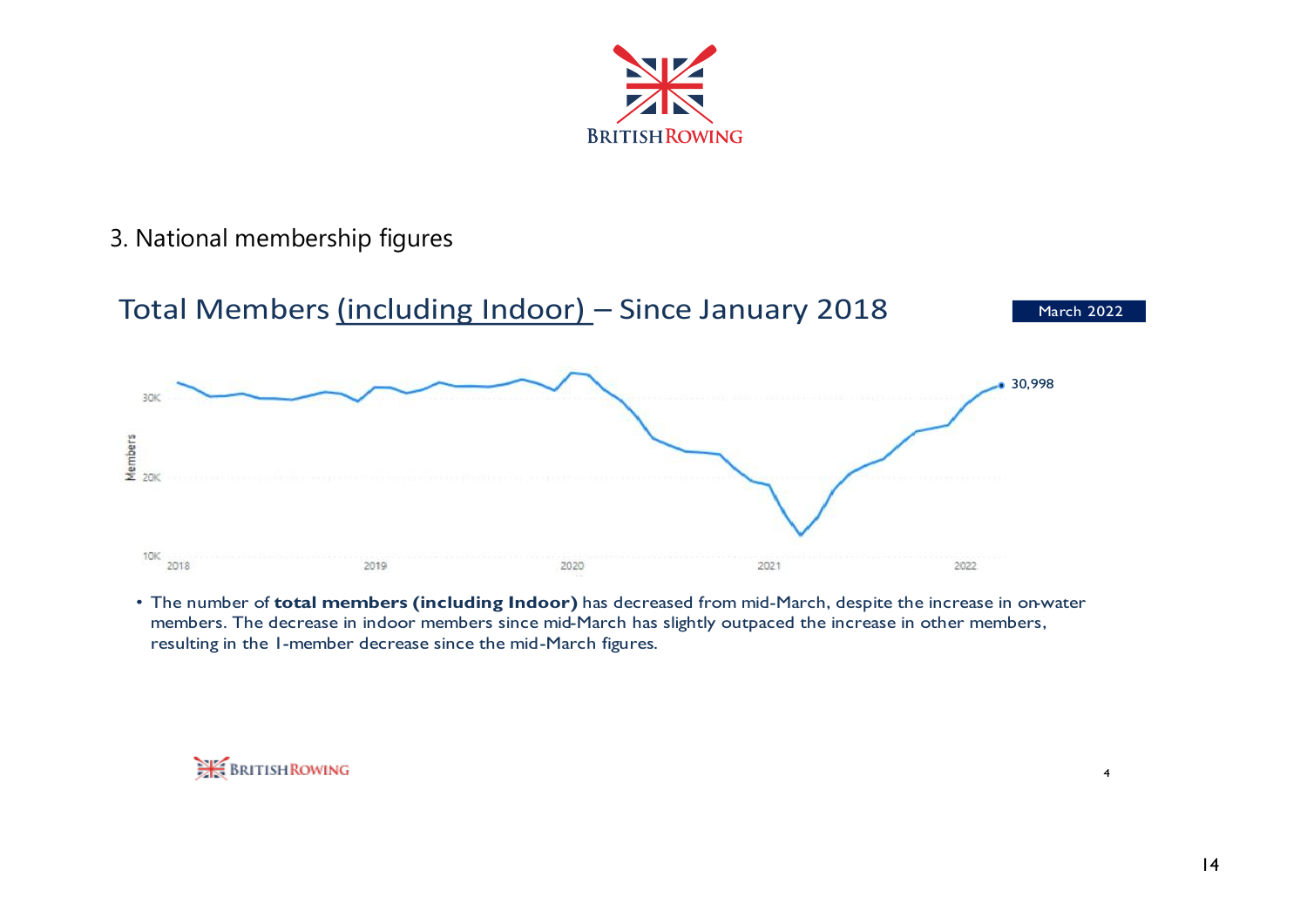



- 42.2% of new memberships in March are female which compares to 38.0% in February. This slight increase is closer to the general British Rowing population gender split of 45%:55% of Female to Male.
- The biggest age groups joining in March continue to be the Junior categories: Under 16s and 1618 year olds.
- There are more female members than male members in the under 16 and 16-18 age group, and the gender split is more or less even for 40-54 year olds, while the other age categories continue to skew male.

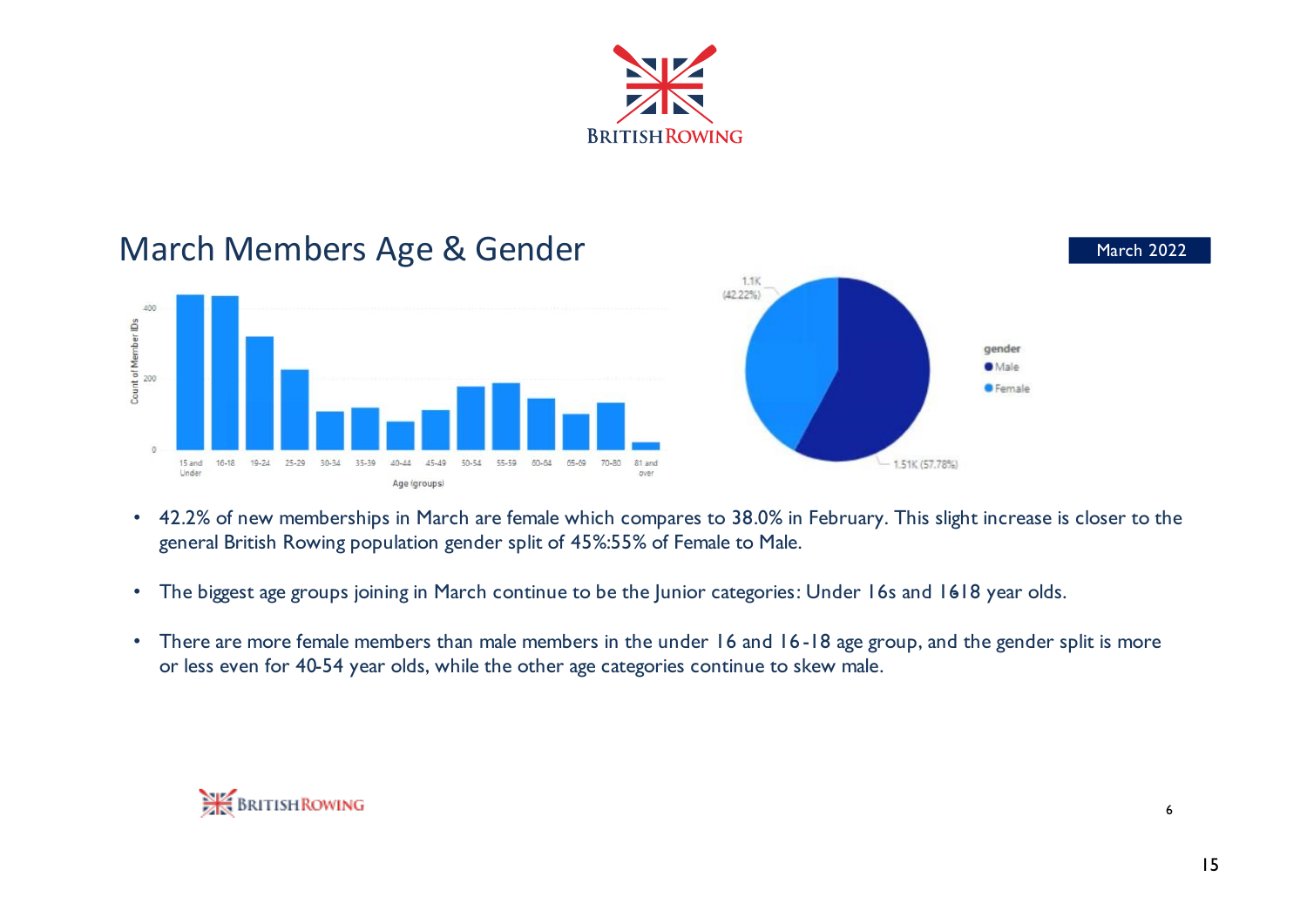



45.2% 45.5%

2022

2022

44.9%

2021

Date Month

45.2%

2021

45.2%

2021

August Septe... October Novem... Decem... January February March

45.2%

2022

50%

O%

43.6%

2021

June

2021

May

44.2%

2021

July

44.4%

2021

**BRITISH ROWING** 

44.8%

2021

## • The percentage of female members has increased by 0.3% from February to March, <sup>a</sup> significant increase after the gender split had remained virtually unchanged since November 2021.

 This increase in percentage of female members was relatively consistent among many age groups,rather than being mainly down to a lot of new female members joining in a particular age-group, as was the case in mid-March.  $\overline{7}$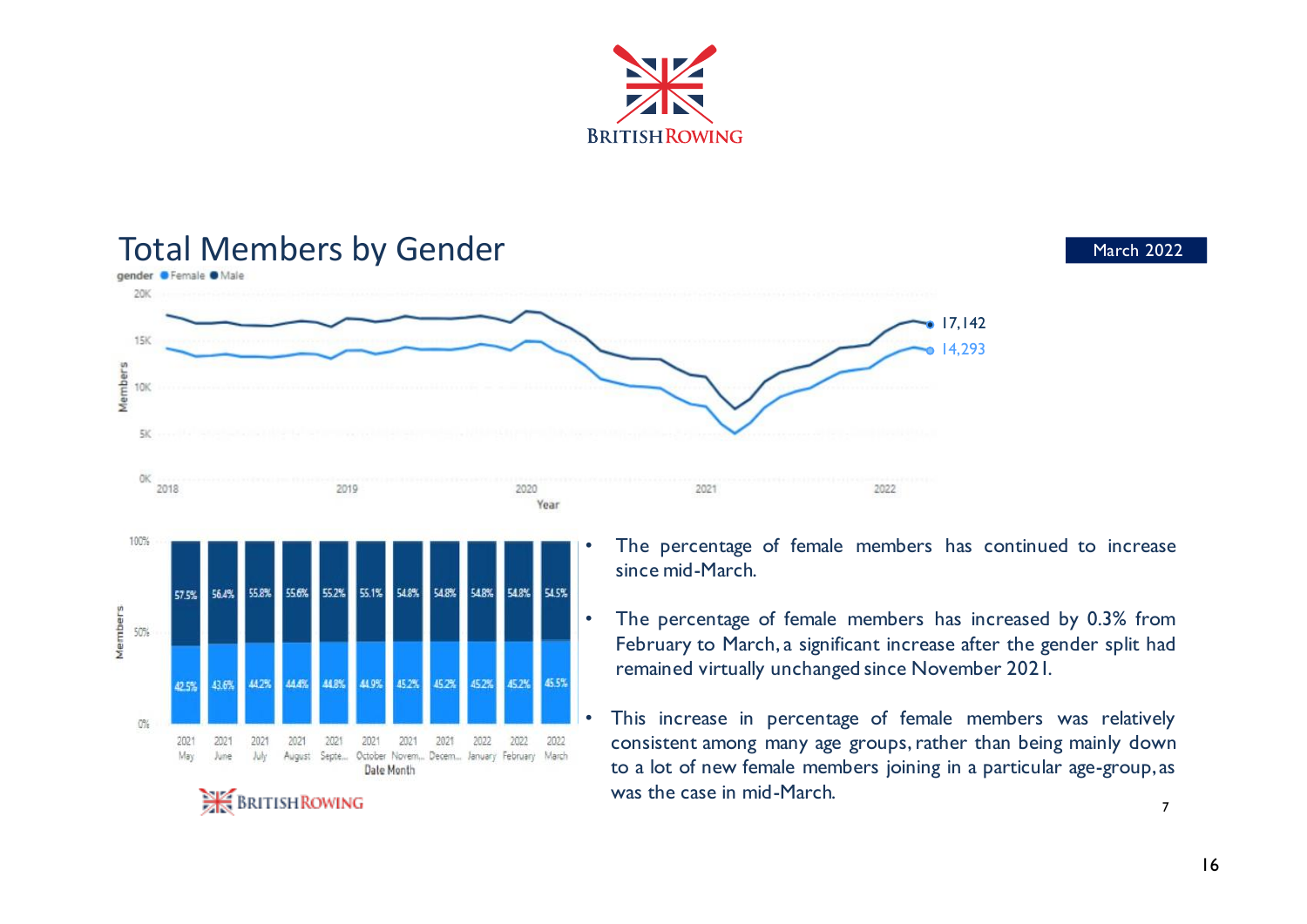

# Total Members by Age Band<br>
March 2022





- $\cdot$  The under  $16$ 's continue to make up the biggest part of BR membership with 6879 members followed by the 19-24's with  $6322$  members and the  $16-18$ 's with 4909.
- The graph below shows how gender and age interact. In the 19-24 age group, there are more female than male members. The 25-29 age group has changed from being more female than male in February to being split evenly in March. All other age groups have more male than female members, with the greatest disparity being in the older age groups.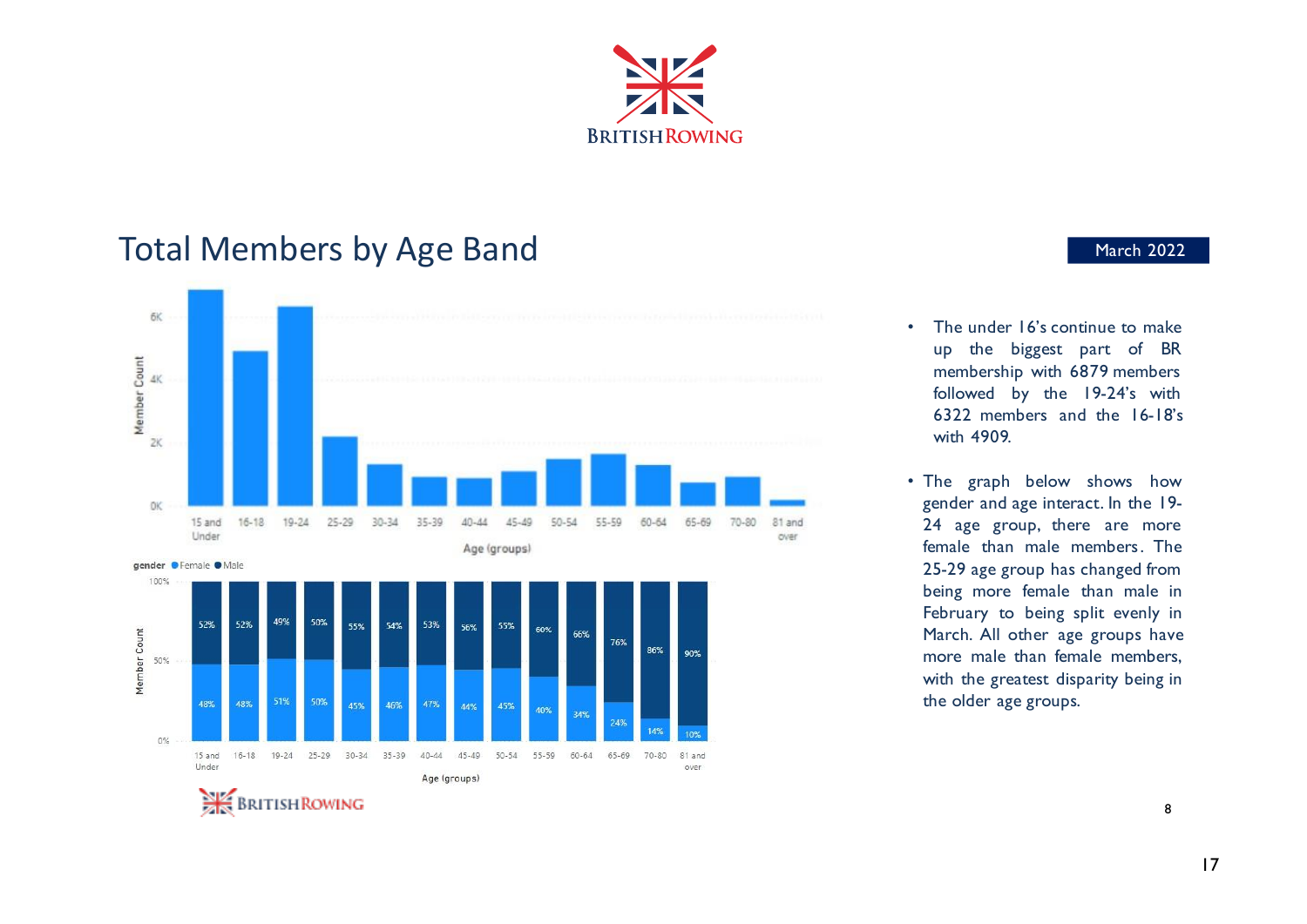

# Memberships by Type and the contract of the March 2022



Membership Type @ RACE @ COACH @ ROW @ INDOOR @ SUPPORT @ DIGITAL



| <b>Membership Type</b>    | $Feb-22$ | $Mar-22$ | <b>Net change</b> | % Change |
|---------------------------|----------|----------|-------------------|----------|
| <b>RACE</b>               | 27,606   | 28,240   | 634               | 2.3%     |
| <b>COACH</b>              | 1,876    | 1,881    | 5                 | 0.3%     |
| <b>ROW</b>                | 1,564    | 1,588    | 24                | 1.5%     |
| <b>INDOOR</b>             | 798      | 747      | $-51$             | $-6.4%$  |
| <b>SUPPORT (ncl FOBR)</b> | 613      | 615      | 2                 | 0.3%     |
| LIFE                      | 173      | 173      | 0                 | 0%       |
| <b>Total</b>              | 32,630   | 33,247   | 617               | 1.9%     |

- RACE membership has grown the most out of any membership this month and makes up 85% of memberships. This month marked the largest races in the Head season calendar including the Women's, Men's, Veterans, and School's heads of the river.
- Only INDOOR memberships didn't increase this month, as they continued to decrease, which has been the case since October 2021.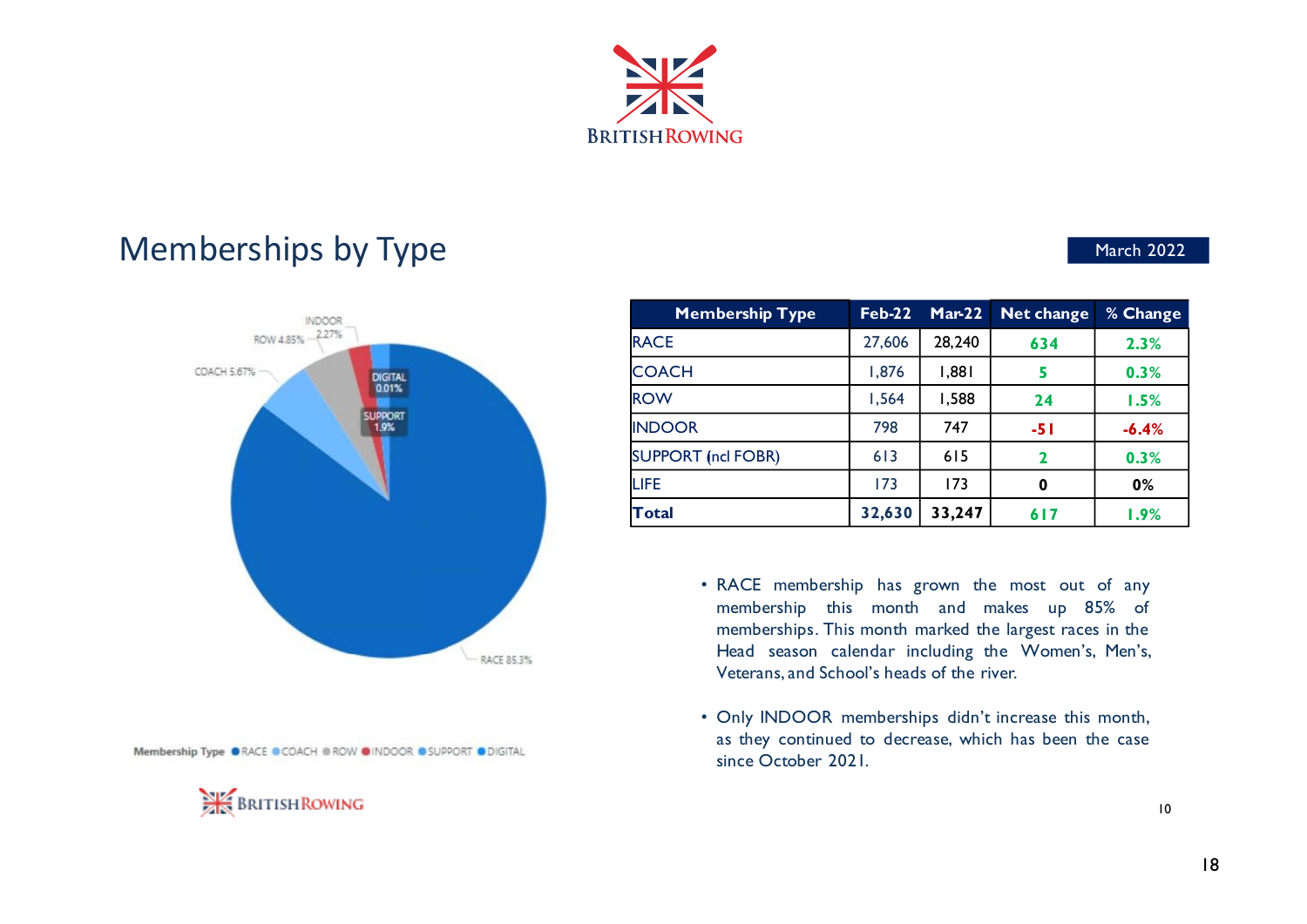

# 4. Useful Links and other contacts

Active Partnerships <http://www.activepartnerships.org/active-partnerships>

 Sport England <https://www.sportengland.org/>

Environment Agency <https://www.gov.uk/government/organisations/environment-agency>

Canal & River Trust <https://canalrivertrust.org.uk/>

UK Coaching <https://www.ukcoaching.org/>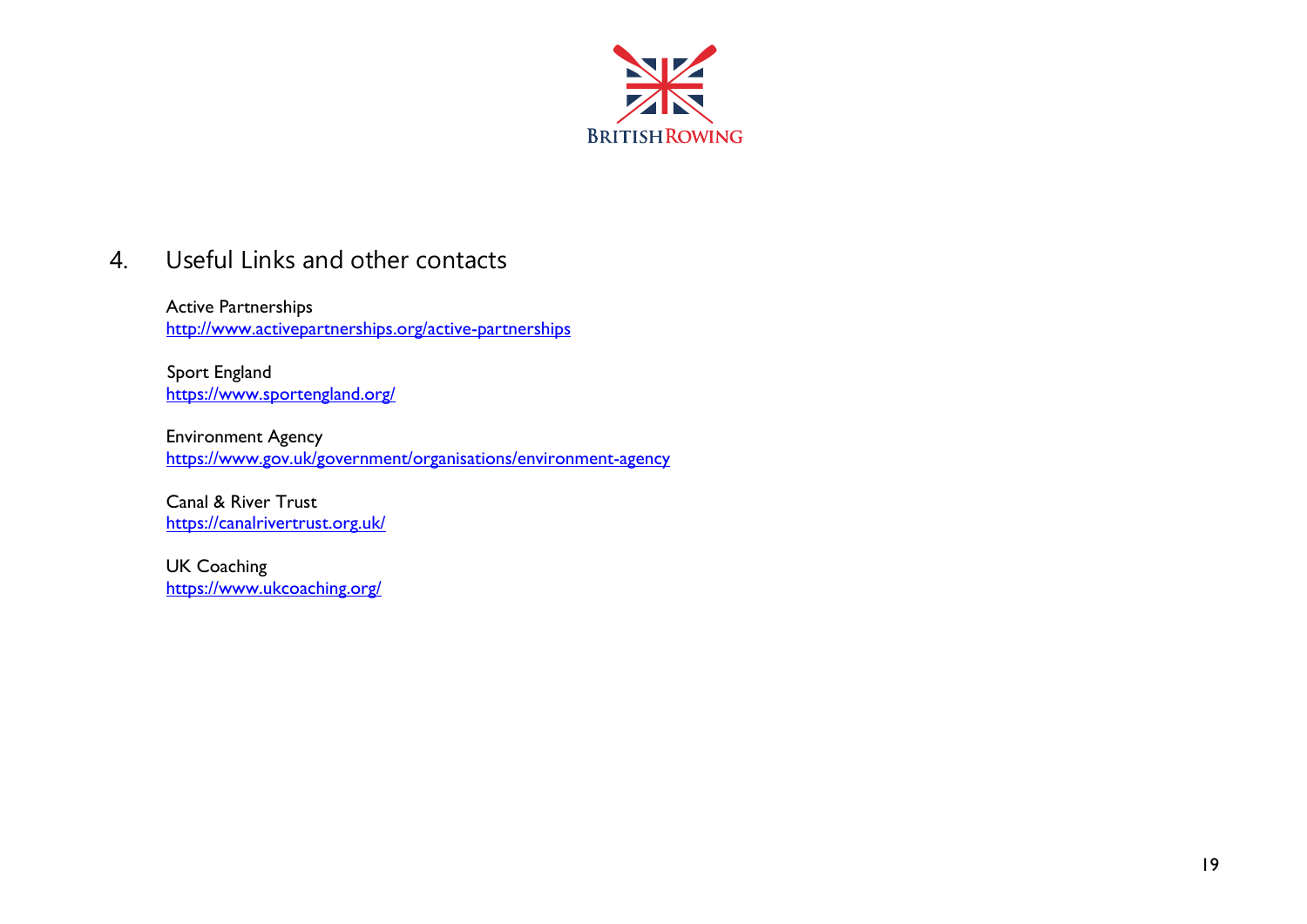

# 5. Funding opportunities

#### **Sport England**

The Sport England funding page has lots of information on finding funding, so if you are looking to purchase equipment or improve facilities more information on their funds and how to apply can be found on their website - https://www.sportengland.org/funding/

#### **Active Partnerships (Old CSPs)**

Active Partnerships are networks of local agencies committed to working together to increase the number of people taking part in sport and physical activity. Most of the Active Partnerships have funding pages which have information on local and national funding sources. For more information on Active Partnership please visit the Active Partnership Network website - <http://www.activepartnerships.org/active-partnerships>

#### **Tesco Bags of Help Grant**

Bags of Help is Tesco's local community grant scheme where the money raised by the carrier bag charge in Tesco stores is being used to fund thousands of community projects across the UK. The projects must meet the criteria of bringing benefits to the community. Bags of Help is administered by Groundwork who is working with Greenspace Scotland to support successful projects in Scotland. Visit the website for more information - https://www.groundwork.org.uk/Sites/tescocommunityscheme/pages/Category/boh-grant-for-project-tes

#### **Sport Capital Fund**

Sporting Capital is the first social investment fund in England that focuses specifically on organisations and projects that help to develop communities through sport and physical activity. They have a £3m Fund that provides loan funding of between £50,000 and £150,000 to eligible organisations. Further details can be found on their website - [www.sportingcapital.org.uk](http://www.sportingcapital.org.uk/)

Other funding sources are still available and these are listed below with links. We recommend that clubs investigate the loan options available, some of which are interest free for a year and then have a very low interest rate if they are not paid off in the first year.